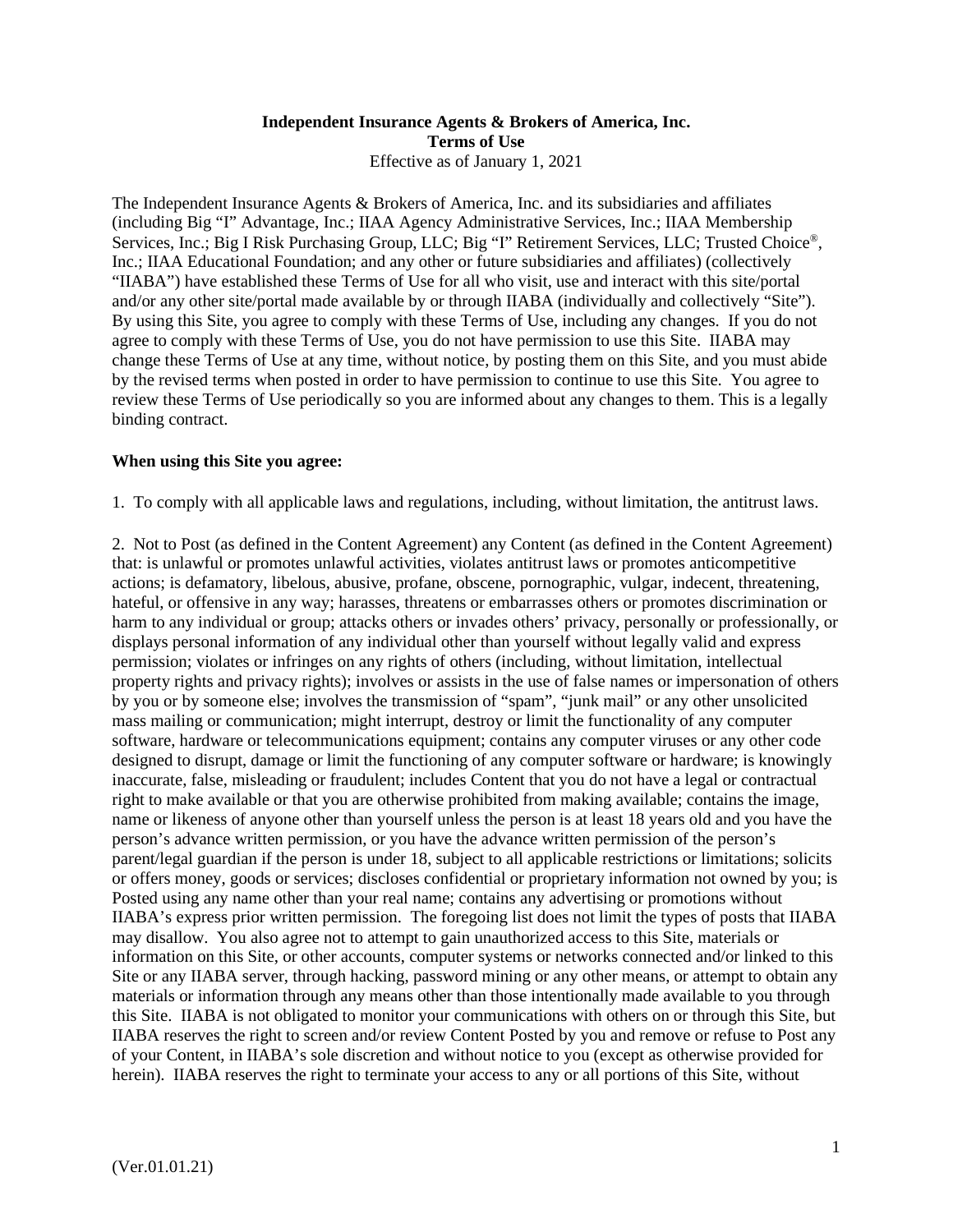notice, at any time and for any reason. This Section does not limit the actions IIABA may take for Content that violates the Terms of Use.

3. To abide by the copyright ownership of materials and information on this Site in accordance with the following:

(a) The works of authorship on this Site that have been created, produced, uploaded and/or otherwise contributed by IIABA, including, but not limited to, all design, text, images, and sounds (individually and collectively "Publications"), are owned or approved for use by IIABA, except as otherwise expressly stated. The Publications may not be copied, reproduced, transmitted, displayed, performed, distributed, rented, sublicensed, altered, stored for subsequent use or otherwise used in whole or in part (individually and collectively "Reproduced") in any manner without IIABA's prior written consent, except as expressly permitted by a notice on the Publication, or except to the extent permitted by law. If Reproduced, the Publications must be Reproduced with the copyright notice on all copies, be Reproduced without changes, and be used for informational/non-commercial purposes. Since some of the Publications on the Site were provided under licenses from other entities with all rights reserved, if you are interested in obtaining a license so that one or more of those materials or information may be Reproduced, please contact IIABA's Communications Department at (800) 221-7917 or via e-mail at info@iiaba.net.

(b) By Posting Content or otherwise engaging in any communication on the Site, you are granting IIABA a perpetual, royalty-free, and irrevocable right and license to use, reproduce, modify, adapt, publish, translate, distribute, transmit, publicly display, publicly perform, sublicense, create derivative works from, transfer, and sell any such Content or other communication in any media now known or developed in the future. By Posting, uploading, inputting or submitting your Content to this Site, you represent and warrant that you own or otherwise control all rights to the Content and other communications, which permits you to Post, upload, input or submit your Content to this Site, including, without limitation, all copyrights and other rights necessary to comply with all of the provisions in these Terms of Use. No compensation will be paid to you or any other party for use of your Content as provided herein. IIABA is not obligated to Post or use any of your Content and may remove such Content at any time in its sole discretion without notice to you.

(c) IIABA will respond to allegations of violations of copyrights of others in accordance with the Digital Millennium Copyright Act ("DMCA"). IIABA will process notices it receives of alleged copyright infringement and take appropriate action as required by the DMCA and other applicable intellectual property laws. If you believe any material contained in this Site infringes your copyright, you should notify IIABA of your copyright infringement claim in accordance with the following procedures:

Notice of the alleged copyright infringement must be sent to this Site's designated agent ("DMCA Agent"), who is:

General Counsel Independent Insurance Agents & Brokers of America, Inc. 127 South Peyton Street Alexandria, VA 22314-2803

To be effective, the notice must be in writing and contain substantially the following: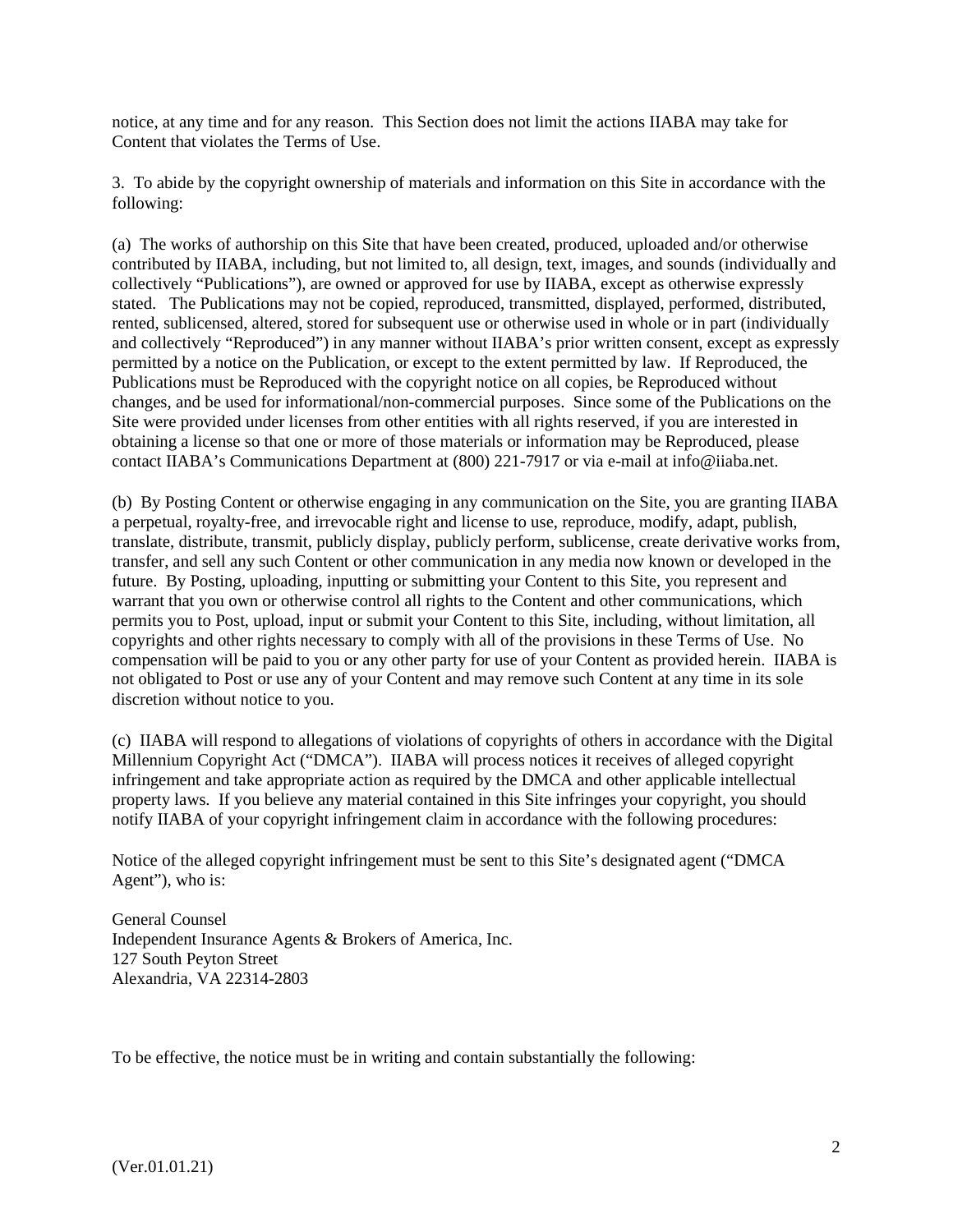- (i) A physical or electronic signature of the owner or a person authorized to act on behalf of the owner, of an exclusive right that is allegedly infringed.
- (ii) Identification of the copyrighted work claimed to have been infringed (including the URL where the infringing work is available), or, if multiple copyrighted works at a single online site are covered by a single notification, a representative list of such works at that site (including URLs where the infringing work is available).
- (iii) Identification of the material that is claimed to be infringing or to be the subject of infringing activity and that is to be removed or access to which is to be disabled, and information reasonably sufficient to permit IIABA to locate the material.
- (iv) Information reasonably sufficient to permit IIABA to contact the complaining party, such as an address, telephone number, and, if available, an electronic mail address at which the complaining party may be contacted.
- (v) A statement that the complaining party has a good faith belief that use of the material in the manner complained of is not authorized by the copyright owner, its agent, or the law.
- (vi) A statement that the information in the notification is accurate, and under penalty of perjury, that the complaining party is authorized to act on behalf of the owner, or is the owner, of an exclusive right that is allegedly infringed.

Upon receipt of an effective notice of alleged copyright infringement, IIABA will remove or disable access to the allegedly infringing content, forward the notice of alleged copyright infringement to the alleged infringer, and inform the alleged infringer that IIABA has removed or disabled access to such content. If the alleged infringer believes the copyright infringement allegation is unfounded or in error, the alleged infringer may send a counter notification to IIABA.

The counter notification may be sent to:

General Counsel Independent Insurance Agents & Brokers of America, Inc. 127 South Peyton Street Alexandria, VA 22314-2803 info@iiaba.net

To be effective, the counter notification must be sent to IIABA's DMCA Agent, be in writing, and contain substantially the following:

- (i) A physical or electronic signature of the alleged infringer.
- (ii) Identification of the material that has been removed or to which access has been disabled and the location at which the material appeared before it was removed or access to it was disabled.
- (iii) A statement under penalty of perjury that the alleged infringer has a good faith belief that the material was removed or disabled as a result of mistake or misidentification of the material to be removed or disabled.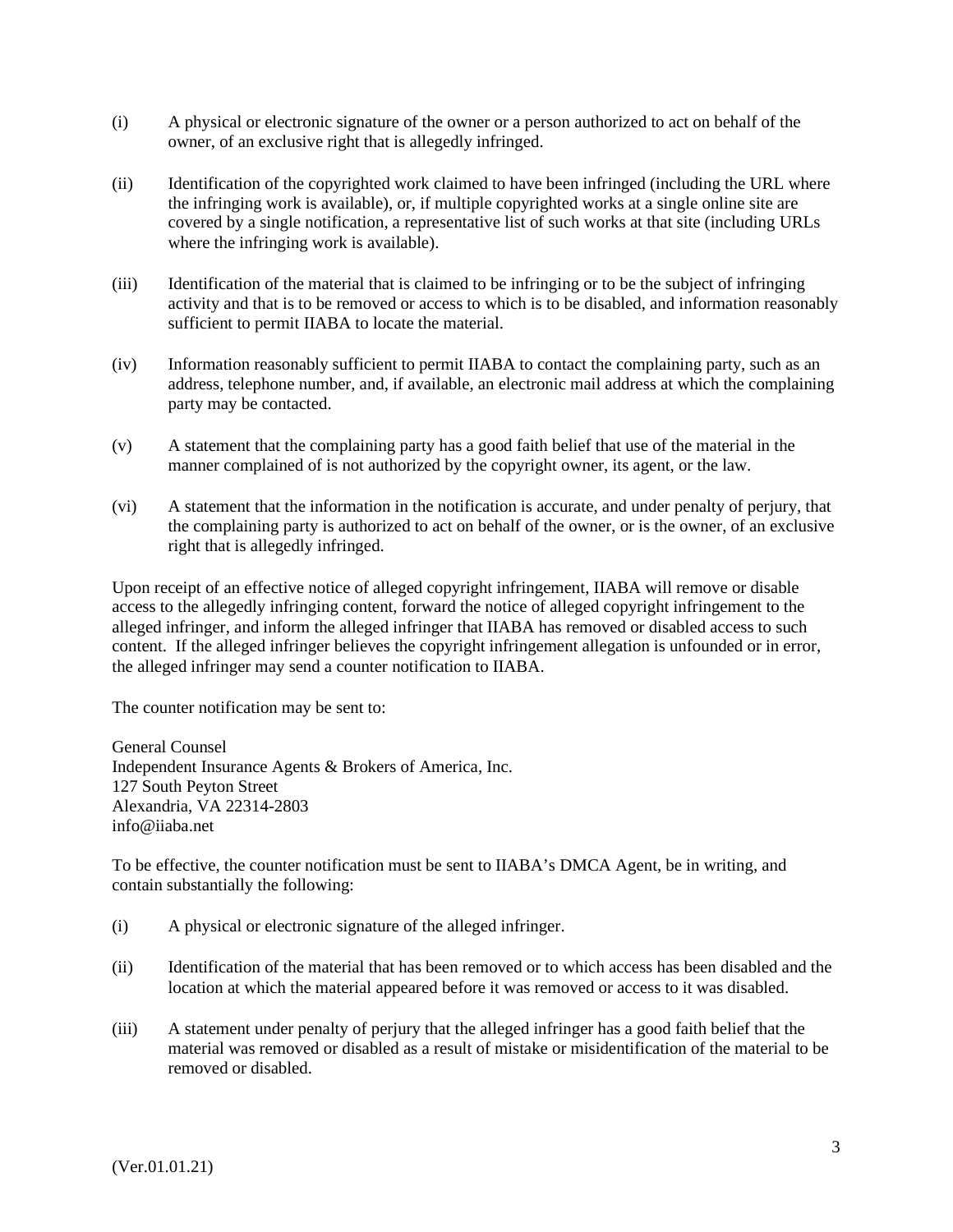(iv) The alleged infringer's name, address, and telephone number, and a statement that the alleged infringer consents to the jurisdiction of the Federal District Court for the judicial district in which the address is located, or if the alleged infringer's address is outside of the United States, for any judicial district in which IIABA may be found, and that the alleged infringer will accept service of process from the person who provided the notice of alleged copyright infringement to IIABA or an agent of such person.

Upon receipt of an effective counter notification, IIABA will provide a copy of the counter notification to the sender of the notice of alleged copyright infringement and inform such person that IIABA will replace the removed material or cease disabling access to it in ten (10) business days. IIABA will then replace the removed material or cease disabling access to it in no fewer than ten (10), and no more than fourteen (14), business days following receipt of the effective counter notification, unless IIABA's DMCA Agent first receives notice from the sender of the notice of alleged copyright infringement that such person has filed an action seeking a court order to restrain the alleged infringer from engaging in infringing activity relating to the material on the Site.

4. To abide by the trademark ownership of names, logos, or slogans (collectively "Trademarks") on the Site in accordance with the following: Reproduction or republication of any Trademarks belonging to IIABA is prohibited without prior written permission from IIABA. Please reach out to the relevant contact at IIABA or via (800) 221-7917 or info@iiaba.net to request permission.

5. To abide by IIABA's position relative to links to other sites and postings by others, as follows: The Site contains links to Internet sites of IIABA members, state associations, and other third party businesses and resources, and each such third-party Internet site may have its own privacy and data collection policies and practices. IIABA is not responsible for the privacy and data collection policies and practices of any of its members, state associations or other businesses and resources, or for the content of their Internet sites. Users interested in the privacy and data collection policies and practices of IIABA members, state associations or other businesses and resources should review the policies of the Internet sites they choose to access.

IIABA disclaims all representations and warranties of any kind, express, implied, statutory or otherwise, about the Internet sites of its members, state associations or other third-party businesses and resources, and IIABA disclaims all warranties and representations of any kind, express, implied, statutory, or otherwise, including, without limitation, warranties and representations with respect to IIABA members', state associations', and other businesses' and resources' Internet sites, security, content, privacy and data collection policies and practices, and actions. Links to other Internet sites do not imply IIABA's endorsement or approval of such Internet sites or the resources and information contained within them, nor are such links or references indications that IIABA has received specific authorization to provide these links or resources. IIABA does not endorse, approve, certify or control such external Internet sites, and is not responsible for the security, accuracy, timeliness, completeness, efficacy, merchantability, usefulness, fitness for any particular purpose or correct sequencing of information located at such sites.

The links and references on this Site to other Internet sites are provided solely as a convenience to users of this Site. All postings, including but not limited to comments and replies on the Site, are not to be relied on as professional opinions or advise. Additionally, IIABA makes no representations or warranties, and expressly disclaims any representations, warranties, or other commitments, about any non-IIABA portal, website or third-party source that may be accessible from or linked to the Site.

6. To indemnify, defend, and hold harmless IIABA, and its past, present and future officers, directors, agents, executive committee members, and employees (collectively "IIABA Indemnitees") from any and